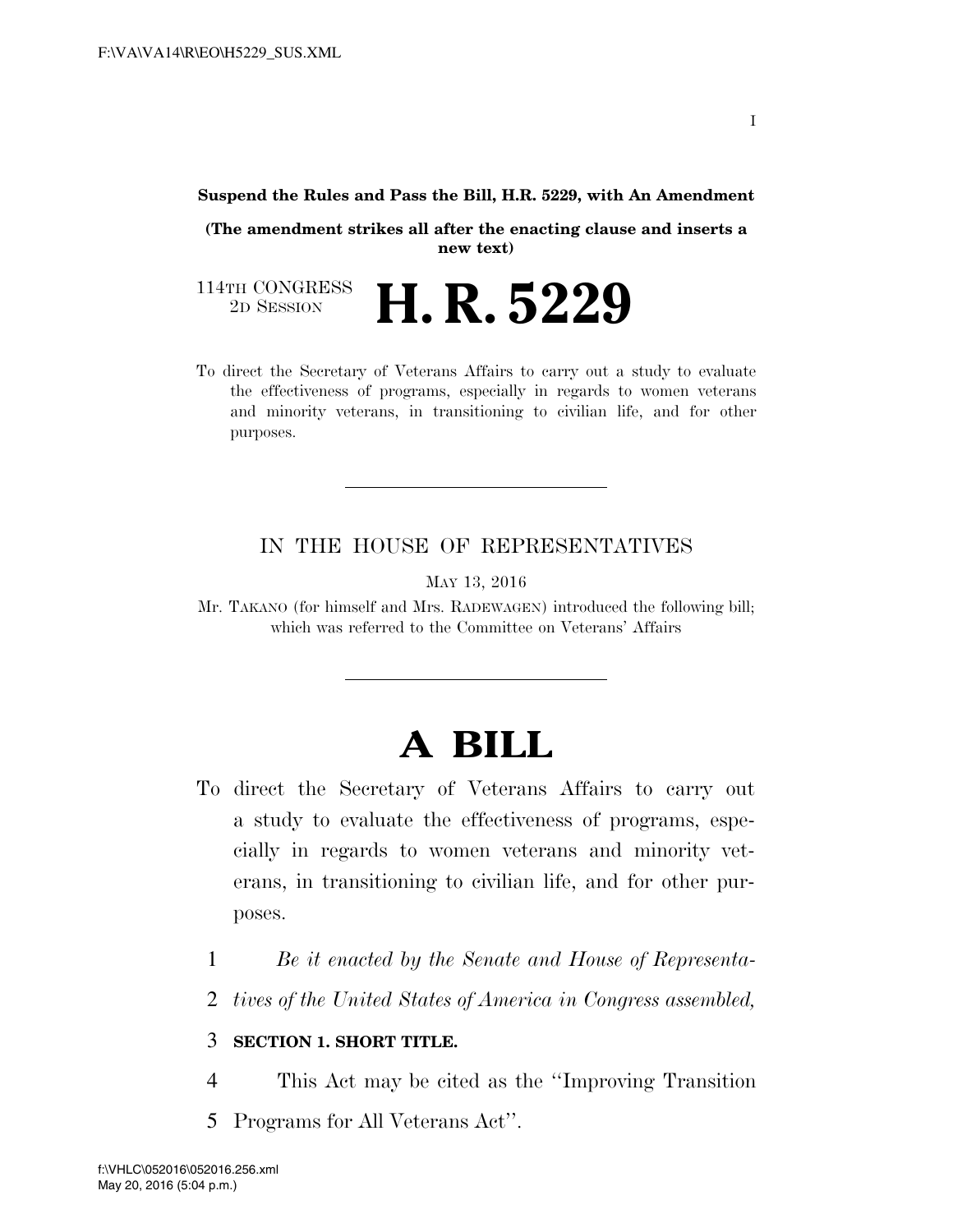### 

## **SEC. 2. FINDINGS.**

Congress finds the following:

| 3              | (1) The rate of unemployment for women vet-            |
|----------------|--------------------------------------------------------|
| $\overline{4}$ | erans is higher than the rate for male veterans. In    |
| 5              | 2015, the unemployment rate for women veterans         |
| 6              | remained relatively unchanged at 5.4 percent, while    |
| 7              | the rate for male veterans declined to 4.5 percent.    |
| 8              | (2) Women veterans, on average, earn less than         |
| 9              | male veterans. In 2013, the median income for          |
| 10             | women veterans was $$35,264$ , while the median in-    |
| 11             | come for male veterans was \$41,310.                   |
| 12             | (3) Women veterans and veterans with disabil-          |
| 13             | ities are more likely to become homeless.              |
| 14             | (4) Service-connected disabled veterans with rel-      |
| 15             | atively high disability ratings have a higher unem-    |
| 16             | ployment rate than those with relatively low dis-      |
| 17             | ability ratings. In 2015, the unemployment rate for    |
| 18             | veterans with a service-connected disability rating of |
| 19             | 60 percent or higher was 9.6 percent, much higher      |
| 20             | than the 4.0 percent rate for veterans with a service- |
| 21             | connected disability rating of 30 percent or lower.    |
| 22             | (5) In 2013, American Indian and Alaska Na-            |
| 23             | tive veterans had the lowest median personal in-       |

comes of any group of minority veterans.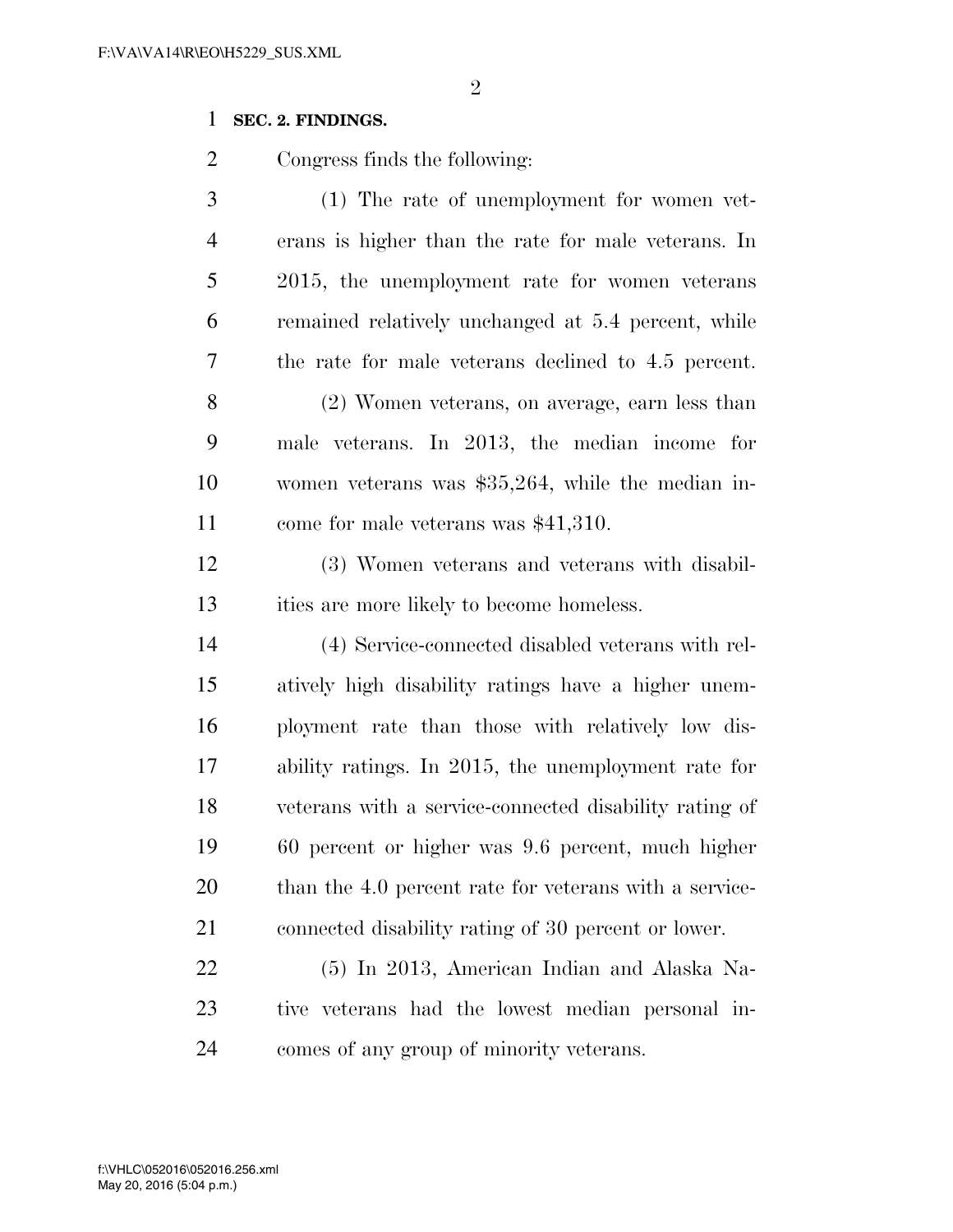(6) In 2013, American Indian and Alaska Na-2 tive veterans were less likely to have finished an ad-vanced degree than other veterans.

 (7) American Indian and Alaska Native vet- erans were more likely to have a service-connected disability rating compared to all other veterans. In 2013, the rate of American Indian and Alaska Na- tive veterans with a service-connected disability rat- ing was about 26 percent compared to 18.2 percent for all other veterans.

 (8) There is a lack of data on, and an under- standing of, the challenges and needs of veterans who are residents of a territory of the United States and veterans who are part of the indigenous popu-lation of a territory of the United States.

 **SEC. 3. STUDY ON THE EFFECTIVENESS OF VETERANS TRANSITION EFFORTS.** 

 (a) STUDY.—The Secretary of Veterans Affairs, in coordination with the Secretaries of Labor and Defense, shall carry out a study to evaluate programs to assist vet- erans of the Armed Forces in their transition to civilian life. Such study shall be designed to determine the effec- tiveness of current programs, especially in regards to the unique challenges faced by women veterans, veterans with disabilities, Native American veterans, veterans who are

May 20, 2016 (5:04 p.m.) f:\VHLC\052016\052016.256.xml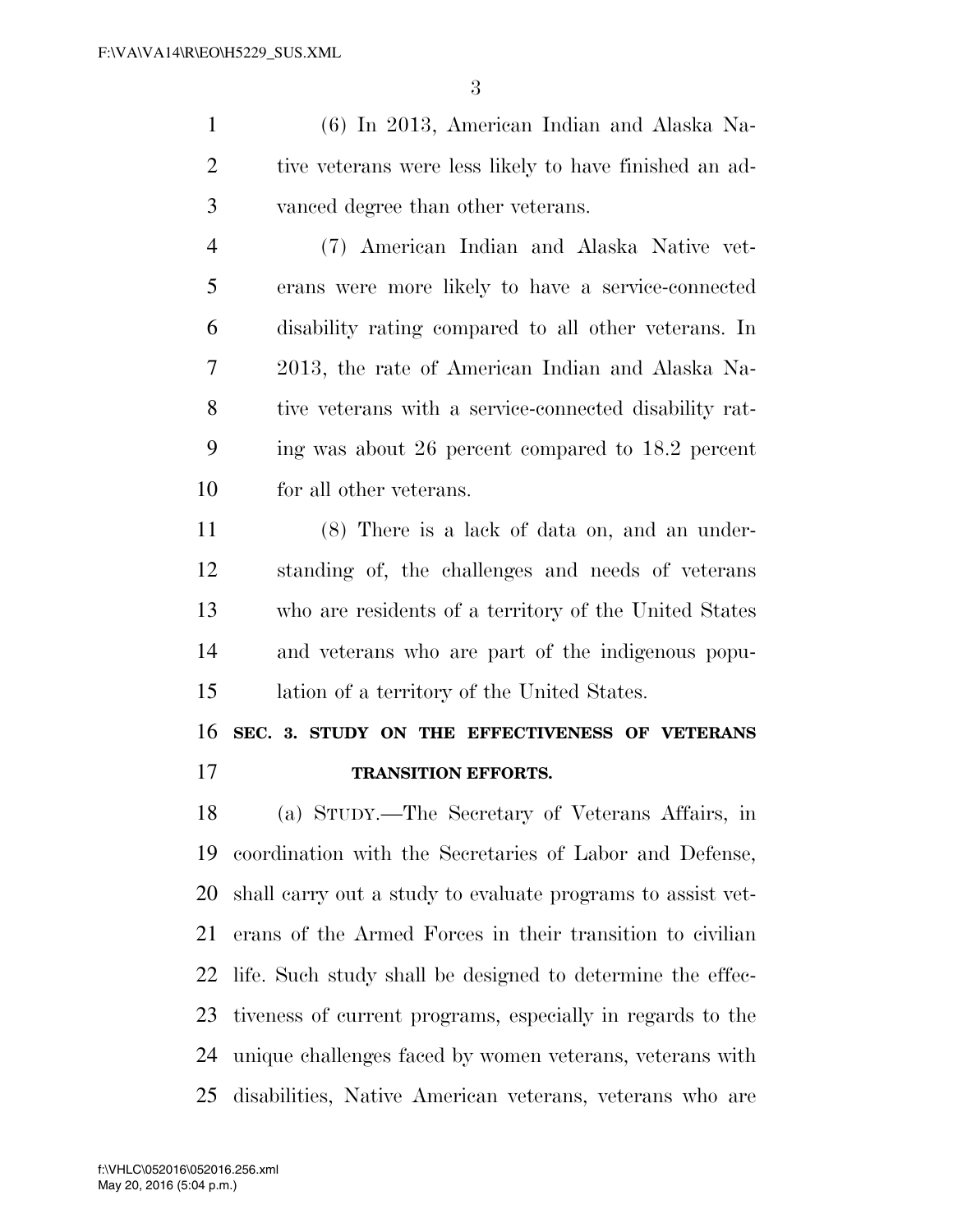residents of a territory of the United States, veterans who are part of the indigenous population of a territory of the United States, and other groups of minority veterans iden- tified by the Secretaries, including whether such pro-grams—

 (1) effectively address the challenges veterans face in pursuing higher education, especially the challenges faced by women veterans, veterans with disabilities, Native American veterans, veterans who are residents of a territory of the United States, vet- erans who are part of the indigenous population of a territory of the United States, and other groups of minority veterans identified by the Secretaries;

 (2) effectively address the challenges such vet- erans face entering the civilian workforce and in translating experience and skills from military serv-ice to the job market; and

 (3) effectively address the challenges faced by the families of such veterans transitioning to civilian life.

 (b) REPORT.—Eighteen months after the enactment of this Act, the Secretary of Veterans Affairs shall submit a report to the Committees on Veterans' Affairs of the Senate and House of Representatives regarding the find